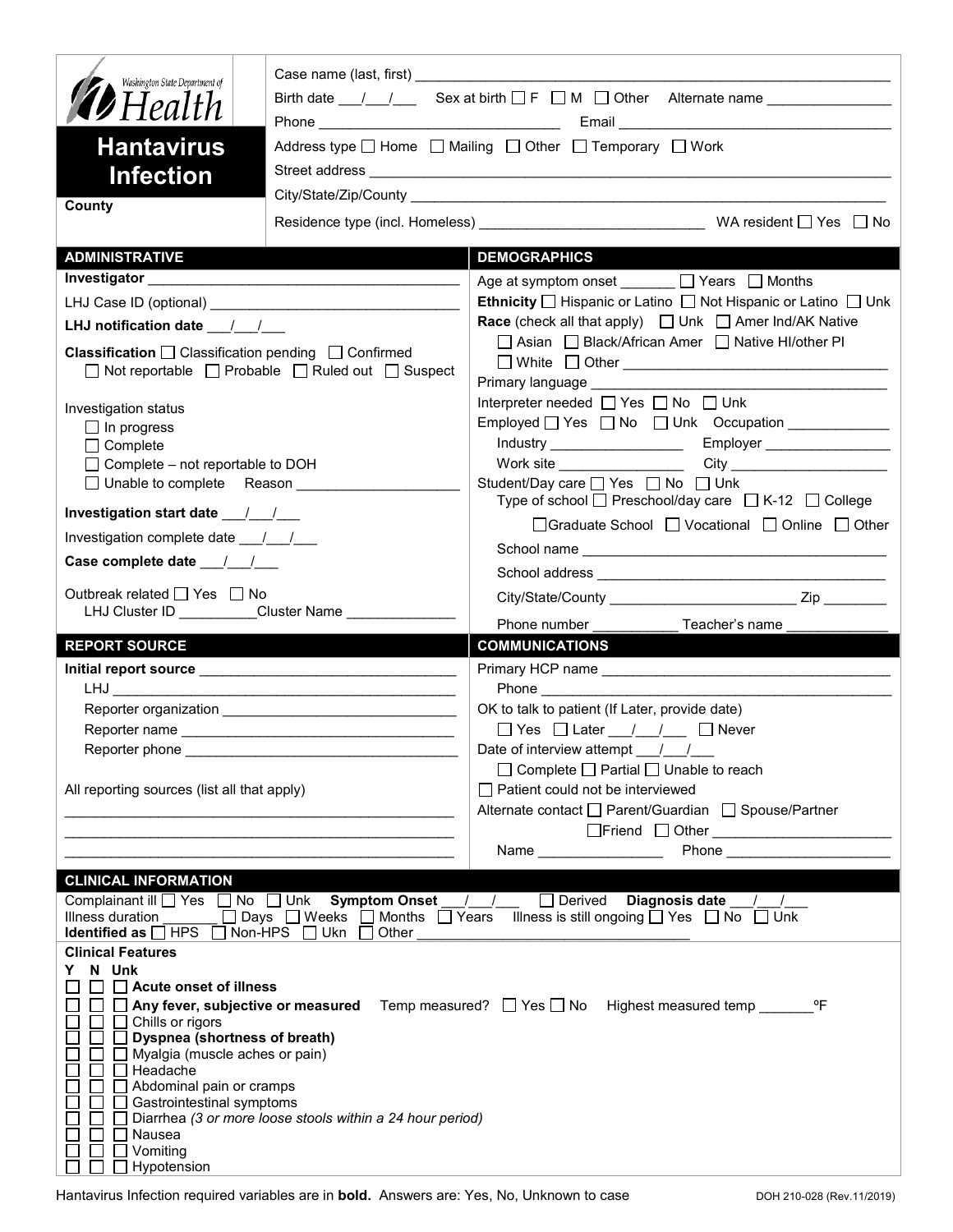| Case Name                                                                                                                                                     | LHJ Case ID                                                                                                                                                                                      |                                                                                                                                                                                                                                                                                                                                                                                                                                                 |                   |  |
|---------------------------------------------------------------------------------------------------------------------------------------------------------------|--------------------------------------------------------------------------------------------------------------------------------------------------------------------------------------------------|-------------------------------------------------------------------------------------------------------------------------------------------------------------------------------------------------------------------------------------------------------------------------------------------------------------------------------------------------------------------------------------------------------------------------------------------------|-------------------|--|
| Y N Unk<br>$\Box~\Box~\Box$ Bilateral interstitial pulmonary infiltrates on x-ray<br>$\Box~\Box~\Box$ Radiographic evidence of noncardiogenic pulmonary edema |                                                                                                                                                                                                  |                                                                                                                                                                                                                                                                                                                                                                                                                                                 |                   |  |
|                                                                                                                                                               | $\Box$ $\Box$ Acute respiratory distress syndrome (ARDS) Diagnosed by $\Box$ X-Ray $\Box$ CT $\Box$ MRI $\Box$ Provider only<br>$\Box$ $\Box$ Unexplained respiratory illness resulting in death |                                                                                                                                                                                                                                                                                                                                                                                                                                                 |                   |  |
| <b>Clinical testing</b>                                                                                                                                       |                                                                                                                                                                                                  |                                                                                                                                                                                                                                                                                                                                                                                                                                                 |                   |  |
| Y N Unk                                                                                                                                                       |                                                                                                                                                                                                  |                                                                                                                                                                                                                                                                                                                                                                                                                                                 |                   |  |
|                                                                                                                                                               | □ □ Elevated creatinine Highest creatinine measured ______                                                                                                                                       |                                                                                                                                                                                                                                                                                                                                                                                                                                                 |                   |  |
|                                                                                                                                                               | □ □ Elevated hematocrit (Hct) Highest hematocrit measured _                                                                                                                                      |                                                                                                                                                                                                                                                                                                                                                                                                                                                 |                   |  |
|                                                                                                                                                               | □ □ Thrombocytopenia Thrombocytopenia defined as platelets < 100,000 /mm^3  Lowest platelet count ______                                                                                         |                                                                                                                                                                                                                                                                                                                                                                                                                                                 |                   |  |
|                                                                                                                                                               | $\Box$ Acute thrombocytopenia (75% decrease over 2-3 days, not immune mediated)                                                                                                                  |                                                                                                                                                                                                                                                                                                                                                                                                                                                 |                   |  |
|                                                                                                                                                               | White blood cell total __________ Band neutrophils (%) ________ Lymphocytes (%) _______ Total neutrophils (%) ____                                                                               |                                                                                                                                                                                                                                                                                                                                                                                                                                                 |                   |  |
|                                                                                                                                                               | X-ray result □ Clear/normal □ Hilar adenopathy □ Infiltrates bilateral □ Interstitial changes □ Pleural effusion                                                                                 |                                                                                                                                                                                                                                                                                                                                                                                                                                                 |                   |  |
|                                                                                                                                                               |                                                                                                                                                                                                  |                                                                                                                                                                                                                                                                                                                                                                                                                                                 |                   |  |
|                                                                                                                                                               | <b>Physician Reporting/Patient Healthcare</b>                                                                                                                                                    |                                                                                                                                                                                                                                                                                                                                                                                                                                                 |                   |  |
| Y N Unk                                                                                                                                                       |                                                                                                                                                                                                  |                                                                                                                                                                                                                                                                                                                                                                                                                                                 |                   |  |
|                                                                                                                                                               | $\Box~\Box~\Box$ Healthcare record contains a diagnosis of hantavirus pulmonary syndrome                                                                                                         |                                                                                                                                                                                                                                                                                                                                                                                                                                                 |                   |  |
| Hospitalization                                                                                                                                               |                                                                                                                                                                                                  |                                                                                                                                                                                                                                                                                                                                                                                                                                                 |                   |  |
| Y N Unk                                                                                                                                                       |                                                                                                                                                                                                  |                                                                                                                                                                                                                                                                                                                                                                                                                                                 |                   |  |
|                                                                                                                                                               |                                                                                                                                                                                                  |                                                                                                                                                                                                                                                                                                                                                                                                                                                 |                   |  |
|                                                                                                                                                               | Hospital admission date __/__/___ Discharge __/__/___ HRN ______________________                                                                                                                 |                                                                                                                                                                                                                                                                                                                                                                                                                                                 |                   |  |
|                                                                                                                                                               | Disposition another acute care hospital Facility name __________________________                                                                                                                 |                                                                                                                                                                                                                                                                                                                                                                                                                                                 |                   |  |
|                                                                                                                                                               | $\Box$ Died in hospital                                                                                                                                                                          |                                                                                                                                                                                                                                                                                                                                                                                                                                                 |                   |  |
|                                                                                                                                                               |                                                                                                                                                                                                  | □ Long term acute care facility Facility name __________________________________                                                                                                                                                                                                                                                                                                                                                                |                   |  |
|                                                                                                                                                               | □ Non-healthcare (home) □ Unk □ Other _________                                                                                                                                                  |                                                                                                                                                                                                                                                                                                                                                                                                                                                 |                   |  |
|                                                                                                                                                               |                                                                                                                                                                                                  |                                                                                                                                                                                                                                                                                                                                                                                                                                                 |                   |  |
|                                                                                                                                                               | Mechanical ventilation or intubation required                                                                                                                                                    |                                                                                                                                                                                                                                                                                                                                                                                                                                                 |                   |  |
| П                                                                                                                                                             | Still hospitalized As of ///                                                                                                                                                                     |                                                                                                                                                                                                                                                                                                                                                                                                                                                 |                   |  |
|                                                                                                                                                               |                                                                                                                                                                                                  |                                                                                                                                                                                                                                                                                                                                                                                                                                                 |                   |  |
| N Unk                                                                                                                                                         |                                                                                                                                                                                                  |                                                                                                                                                                                                                                                                                                                                                                                                                                                 |                   |  |
|                                                                                                                                                               | $\Box$ Died of this illness Death date $\Box$ / $\Box$ Please fill in the death date information on the Person Screen                                                                            |                                                                                                                                                                                                                                                                                                                                                                                                                                                 |                   |  |
|                                                                                                                                                               | Death certificate lists disease as a cause of death or a significant contributing condition                                                                                                      |                                                                                                                                                                                                                                                                                                                                                                                                                                                 |                   |  |
|                                                                                                                                                               | Autopsy performed                                                                                                                                                                                |                                                                                                                                                                                                                                                                                                                                                                                                                                                 |                   |  |
| $\Box$                                                                                                                                                        | Autopsy compatible with non-cardiogenic pulmonary edema                                                                                                                                          |                                                                                                                                                                                                                                                                                                                                                                                                                                                 |                   |  |
|                                                                                                                                                               | Location of death □ Outside of hospital (e.g., home or in transit to the hospital) □ Emergency department (ED)                                                                                   |                                                                                                                                                                                                                                                                                                                                                                                                                                                 |                   |  |
|                                                                                                                                                               | $\Box$ Inpatient ward $\Box$ ICU $\Box$ Other                                                                                                                                                    |                                                                                                                                                                                                                                                                                                                                                                                                                                                 |                   |  |
| Pregnancy                                                                                                                                                     |                                                                                                                                                                                                  |                                                                                                                                                                                                                                                                                                                                                                                                                                                 |                   |  |
|                                                                                                                                                               | Pregnancy status at time of symptom onset<br>$\Box$ Pregnant (Estimated) delivery date $\_\_\_\_\_\_\$ Weeks pregnant at any symptom onset                                                       |                                                                                                                                                                                                                                                                                                                                                                                                                                                 |                   |  |
|                                                                                                                                                               | OB name, phone, address                                                                                                                                                                          |                                                                                                                                                                                                                                                                                                                                                                                                                                                 |                   |  |
|                                                                                                                                                               | Outcome of pregnancy $\Box$ Still pregnant $\Box$ Fetal death (miscarriage or stillbirth) $\Box$ Abortion                                                                                        |                                                                                                                                                                                                                                                                                                                                                                                                                                                 |                   |  |
|                                                                                                                                                               | $\Box$ Other                                                                                                                                                                                     |                                                                                                                                                                                                                                                                                                                                                                                                                                                 |                   |  |
|                                                                                                                                                               |                                                                                                                                                                                                  | Delivered – full term □ Delivered – preemie □ Delivered – Unk                                                                                                                                                                                                                                                                                                                                                                                   |                   |  |
|                                                                                                                                                               |                                                                                                                                                                                                  | Delivery method <u>on</u> Vaginal <b>or</b> C-section <b>or</b> Unk                                                                                                                                                                                                                                                                                                                                                                             |                   |  |
| □ Postpartum (Estimated) delivery date __/__/__                                                                                                               |                                                                                                                                                                                                  |                                                                                                                                                                                                                                                                                                                                                                                                                                                 |                   |  |
| OB name, phone, address                                                                                                                                       |                                                                                                                                                                                                  |                                                                                                                                                                                                                                                                                                                                                                                                                                                 |                   |  |
| Outcome of pregnancy □ Fetal death (miscarriage or stillbirth) □ Abortion                                                                                     |                                                                                                                                                                                                  |                                                                                                                                                                                                                                                                                                                                                                                                                                                 |                   |  |
|                                                                                                                                                               |                                                                                                                                                                                                  |                                                                                                                                                                                                                                                                                                                                                                                                                                                 |                   |  |
|                                                                                                                                                               | $\Box$ Other $\_\_$                                                                                                                                                                              |                                                                                                                                                                                                                                                                                                                                                                                                                                                 |                   |  |
|                                                                                                                                                               |                                                                                                                                                                                                  | Delivered - full term $\Box$ Delivered - preemie $\Box$ Delivered - Unk                                                                                                                                                                                                                                                                                                                                                                         |                   |  |
|                                                                                                                                                               | $\Box$ Neither pregnant nor postpartum $\Box$ Unk                                                                                                                                                | Delivery method <u>U</u> Vaginal □ C-section □ Unk                                                                                                                                                                                                                                                                                                                                                                                              |                   |  |
|                                                                                                                                                               |                                                                                                                                                                                                  |                                                                                                                                                                                                                                                                                                                                                                                                                                                 |                   |  |
|                                                                                                                                                               | RISK AND RESPONSE (Ask about exposures 1-8 weeks before symptom onset)                                                                                                                           |                                                                                                                                                                                                                                                                                                                                                                                                                                                 |                   |  |
| <b>Travel</b>                                                                                                                                                 |                                                                                                                                                                                                  |                                                                                                                                                                                                                                                                                                                                                                                                                                                 |                   |  |
|                                                                                                                                                               | Setting 1                                                                                                                                                                                        | Setting 2                                                                                                                                                                                                                                                                                                                                                                                                                                       | Setting 3         |  |
| Travel out of:                                                                                                                                                | $\Box$ County/City ___________________<br>$\blacksquare$                                                                                                                                         | County/City                                                                                                                                                                                                                                                                                                                                                                                                                                     | $\perp$<br>$\Box$ |  |
|                                                                                                                                                               | State _________________________                                                                                                                                                                  |                                                                                                                                                                                                                                                                                                                                                                                                                                                 | State<br>$\Box$   |  |
|                                                                                                                                                               | Other                                                                                                                                                                                            | Other                                                                                                                                                                                                                                                                                                                                                                                                                                           | Other             |  |
| Destination name                                                                                                                                              |                                                                                                                                                                                                  |                                                                                                                                                                                                                                                                                                                                                                                                                                                 |                   |  |
| Start and end dates                                                                                                                                           | $\frac{1}{2}$<br>to<br>$\sqrt{1}$                                                                                                                                                                | $\frac{1}{\sqrt{1-\frac{1}{\sqrt{1-\frac{1}{\sqrt{1-\frac{1}{\sqrt{1-\frac{1}{\sqrt{1-\frac{1}{\sqrt{1-\frac{1}{\sqrt{1-\frac{1}{\sqrt{1-\frac{1}{\sqrt{1-\frac{1}{\sqrt{1-\frac{1}{\sqrt{1-\frac{1}{\sqrt{1-\frac{1}{\sqrt{1-\frac{1}{\sqrt{1-\frac{1}{\sqrt{1-\frac{1}{\sqrt{1-\frac{1}{\sqrt{1-\frac{1}{\sqrt{1-\frac{1}{\sqrt{1-\frac{1}{\sqrt{1-\frac{1}{\sqrt{1-\frac{1}{\sqrt{1-\frac{1}{\sqrt{1-\frac{1}{\sqrt{1-\frac{1$<br>$\sqrt{1}$ | to                |  |
|                                                                                                                                                               |                                                                                                                                                                                                  |                                                                                                                                                                                                                                                                                                                                                                                                                                                 |                   |  |
| <b>Risk and Exposure Information</b><br>Y.                                                                                                                    |                                                                                                                                                                                                  |                                                                                                                                                                                                                                                                                                                                                                                                                                                 |                   |  |
| N Unk                                                                                                                                                         |                                                                                                                                                                                                  |                                                                                                                                                                                                                                                                                                                                                                                                                                                 |                   |  |
|                                                                                                                                                               | □ Is case a recent foreign arrival (e.g. immigrant, refugee, adoptee, visitor) Country _____________                                                                                             |                                                                                                                                                                                                                                                                                                                                                                                                                                                 |                   |  |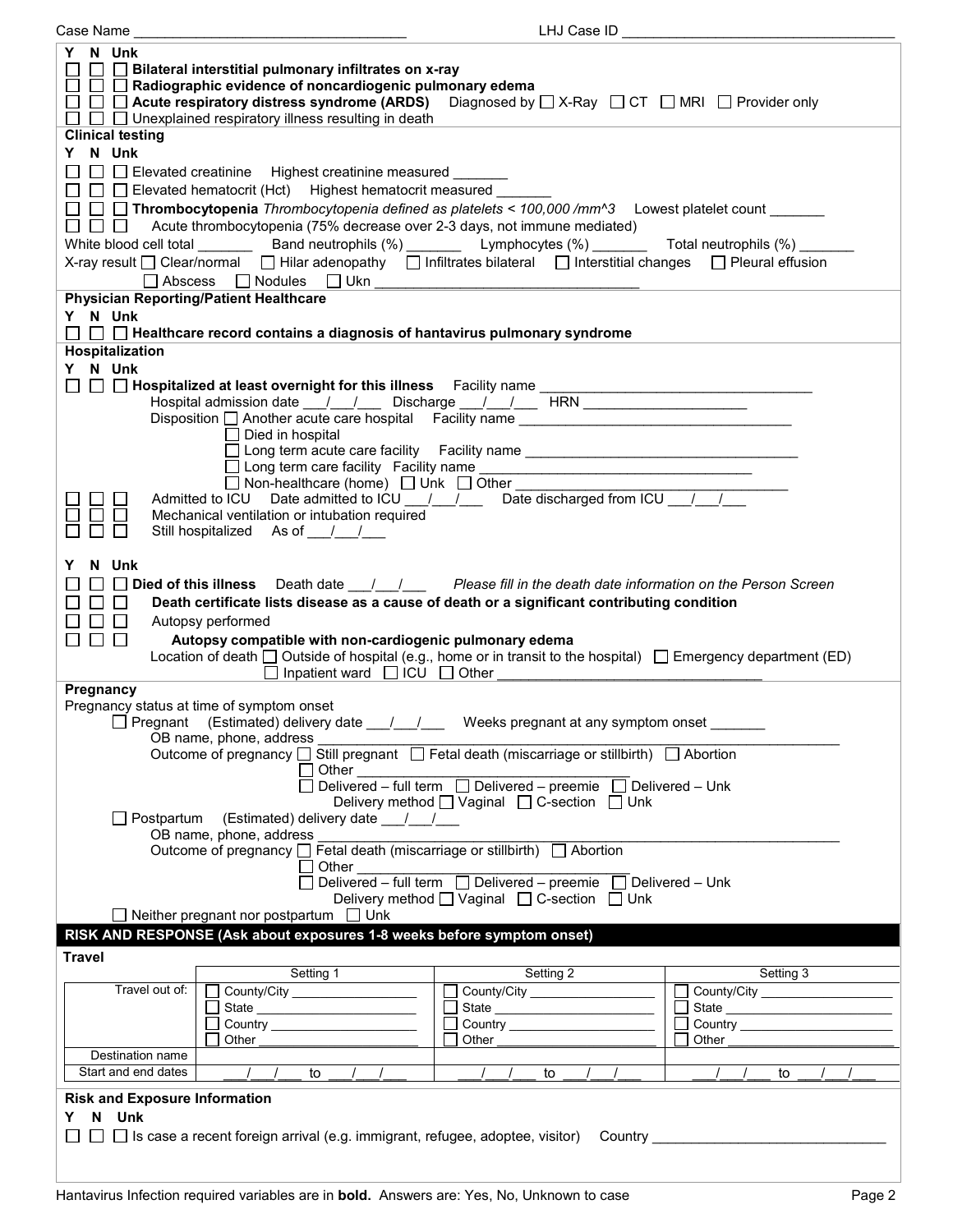| Case Name                                                                                                                                                                                                                      | LHJ Case ID                                                                                                                 |
|--------------------------------------------------------------------------------------------------------------------------------------------------------------------------------------------------------------------------------|-----------------------------------------------------------------------------------------------------------------------------|
| N Unk<br>Y                                                                                                                                                                                                                     |                                                                                                                             |
|                                                                                                                                                                                                                                |                                                                                                                             |
| $\Box$ Wild rodent or wild rodent excreta exposure                                                                                                                                                                             |                                                                                                                             |
|                                                                                                                                                                                                                                |                                                                                                                             |
|                                                                                                                                                                                                                                |                                                                                                                             |
|                                                                                                                                                                                                                                |                                                                                                                             |
| Type of rodent □ Mouse □ Rat □ Rodent nest □ Other _____________________________                                                                                                                                               | $\Box$ Ukn                                                                                                                  |
| $\Box$ Cleaned wild rodent nests or excreta                                                                                                                                                                                    |                                                                                                                             |
|                                                                                                                                                                                                                                | <b>Location of cleaning</b> $\Box$ Home $\Box$ Workplace $\Box$ Cabin/vacation home $\Box$ Barn $\Box$ Recreational vehicle |
|                                                                                                                                                                                                                                |                                                                                                                             |
|                                                                                                                                                                                                                                |                                                                                                                             |
| $\Box$ $\Box$ Slept in cabin or outside                                                                                                                                                                                        |                                                                                                                             |
| $\Box$ $\Box$ Inhalation of dust from soil, grain, or hay                                                                                                                                                                      |                                                                                                                             |
| <b>Exposure and Transmission Summary</b>                                                                                                                                                                                       |                                                                                                                             |
| Likely geographic region of exposure □ In Washington - county ______________ □ Other state ______________                                                                                                                      |                                                                                                                             |
|                                                                                                                                                                                                                                |                                                                                                                             |
|                                                                                                                                                                                                                                |                                                                                                                             |
| International travel related □ During entire exposure period □ During part of exposure period □ No international travel                                                                                                        |                                                                                                                             |
| Suspected exposure type □ Animal related □ Unk □ Other __________________________                                                                                                                                              |                                                                                                                             |
| Describe ______________________                                                                                                                                                                                                |                                                                                                                             |
| Suspected exposure setting □ Daycare/Childcare □ School (not college) □ Home □ Work □ College □ Military                                                                                                                       |                                                                                                                             |
| □ Correctional facility □ Place of worship □ Laboratory □ Long term care facility □ Homeless/shelter                                                                                                                           |                                                                                                                             |
| □ International travel □ Out of state travel □ Transit □ Social event □ Large public gathering □ Hotel/motel/hostel                                                                                                            |                                                                                                                             |
|                                                                                                                                                                                                                                |                                                                                                                             |
|                                                                                                                                                                                                                                |                                                                                                                             |
| Describe the contract of the contract of the contract of the contract of the contract of the contract of the contract of the contract of the contract of the contract of the contract of the contract of the contract of the c |                                                                                                                             |
| Exposure summary                                                                                                                                                                                                               |                                                                                                                             |
|                                                                                                                                                                                                                                |                                                                                                                             |
|                                                                                                                                                                                                                                |                                                                                                                             |
|                                                                                                                                                                                                                                |                                                                                                                             |
|                                                                                                                                                                                                                                |                                                                                                                             |
|                                                                                                                                                                                                                                |                                                                                                                             |
|                                                                                                                                                                                                                                |                                                                                                                             |
|                                                                                                                                                                                                                                |                                                                                                                             |
|                                                                                                                                                                                                                                |                                                                                                                             |
| <b>Public Health Interventions/Actions</b>                                                                                                                                                                                     |                                                                                                                             |
| N Unk                                                                                                                                                                                                                          |                                                                                                                             |
| Environmental investigation performed                                                                                                                                                                                          |                                                                                                                             |
| $\Box$ Education on rodent control                                                                                                                                                                                             |                                                                                                                             |
| Letter sent Date __/ __/ __ Batch date __/ __/ __                                                                                                                                                                              |                                                                                                                             |
| $\Box$ Any other public health action $\Box$                                                                                                                                                                                   |                                                                                                                             |
|                                                                                                                                                                                                                                |                                                                                                                             |
| <b>NOTES</b>                                                                                                                                                                                                                   |                                                                                                                             |
|                                                                                                                                                                                                                                |                                                                                                                             |
|                                                                                                                                                                                                                                |                                                                                                                             |
|                                                                                                                                                                                                                                |                                                                                                                             |
|                                                                                                                                                                                                                                |                                                                                                                             |
|                                                                                                                                                                                                                                |                                                                                                                             |
|                                                                                                                                                                                                                                |                                                                                                                             |
|                                                                                                                                                                                                                                |                                                                                                                             |
|                                                                                                                                                                                                                                |                                                                                                                             |
|                                                                                                                                                                                                                                |                                                                                                                             |
| <b>LAB RESULTS</b>                                                                                                                                                                                                             |                                                                                                                             |
| Lab report information                                                                                                                                                                                                         |                                                                                                                             |
| Lab report reviewed - LHJ $\Box$                                                                                                                                                                                               |                                                                                                                             |
| WDRS user-entered lab report note                                                                                                                                                                                              |                                                                                                                             |
|                                                                                                                                                                                                                                |                                                                                                                             |
|                                                                                                                                                                                                                                |                                                                                                                             |
| Submitter                                                                                                                                                                                                                      |                                                                                                                             |
|                                                                                                                                                                                                                                |                                                                                                                             |
|                                                                                                                                                                                                                                |                                                                                                                             |
|                                                                                                                                                                                                                                |                                                                                                                             |
|                                                                                                                                                                                                                                |                                                                                                                             |
| Specimen                                                                                                                                                                                                                       |                                                                                                                             |
|                                                                                                                                                                                                                                |                                                                                                                             |
| Specimen identifier/accession number<br>Specimen collection date __/__/___ Specimen received date __/__/__                                                                                                                     |                                                                                                                             |
|                                                                                                                                                                                                                                |                                                                                                                             |
|                                                                                                                                                                                                                                |                                                                                                                             |
|                                                                                                                                                                                                                                |                                                                                                                             |
|                                                                                                                                                                                                                                |                                                                                                                             |
|                                                                                                                                                                                                                                |                                                                                                                             |
|                                                                                                                                                                                                                                |                                                                                                                             |
|                                                                                                                                                                                                                                |                                                                                                                             |